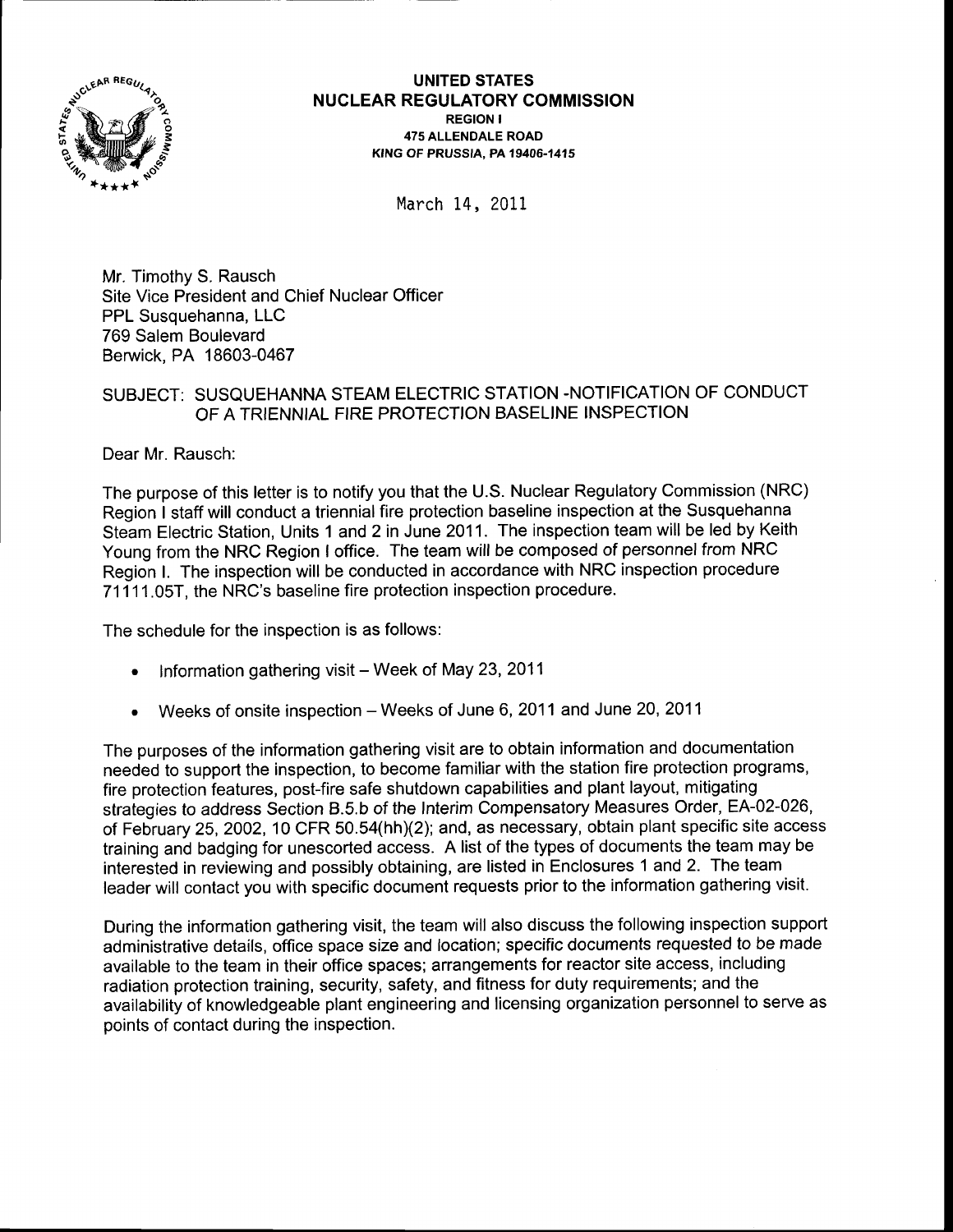### T. Rausch <sup>2</sup>

We request that during the onsite inspection week you ensure that copies of analyses, evaluations, or documentation regarding the implementation and maintenance of the Susquehanna Steam Electric Station fire protection program, including post-fire safe shutdown capability, be readily accessible to the team for their review. Of specific interest for the fire protection portion of the inspection are those documents which establish that your fire protection program satisfies NRC regulatory requirements and conforms to applicable NRC and industry fire protection guidance. For the B.5.b portion of the inspection, those documents implementing your mitigating strategies and demonstrating the management of your commitments for the strategies are of specific interest. Also, personnel should be available at the site during the inspection who are knowledgeable regarding those plant systems required to achieve and maintain safe shutdown conditions from inside and outside the control room, including the electrical aspects of the relevant post-fire safe shutdown analyses, reactor plant fire protection systems and features, and the Susquehanna Steam Electric Station fire protection program and its implementation.

This letter does not contain new or amended information collection requirements subject to the Papenruork Reduction Act of 1995 (44 U.S.C. 3501 et seq.). Existing information collection requirements were approved by the Office of Management and Budget, control number 3150-0011. The NRC may not conduct or sponsor, and a person is not required to respond to, a request for information or an information collection requirement unless the requesting document displays a currently valid Office of Management and Budget control number.

Your cooperation and support during this inspection will be appreciated. lf you have questions concerning this inspection, or the inspection team's information or logistical needs, please contact Keith Young, the team leader in the Region I Office at (610) 337-5293.

Sincerely,<br>God -- Rogge

John F. Rogge, Chief Engineering Branch 3 Division of Reactor Safety

Docket Nos.: 50-387; 50-388 License Nos.: NPF-14, NPF-22

Enclosures:

1. List of Reactor Fire Protection Program Supporting Documentation

2. Mitigating Strategies Supporting Documentation

cc: Distribution via ListServ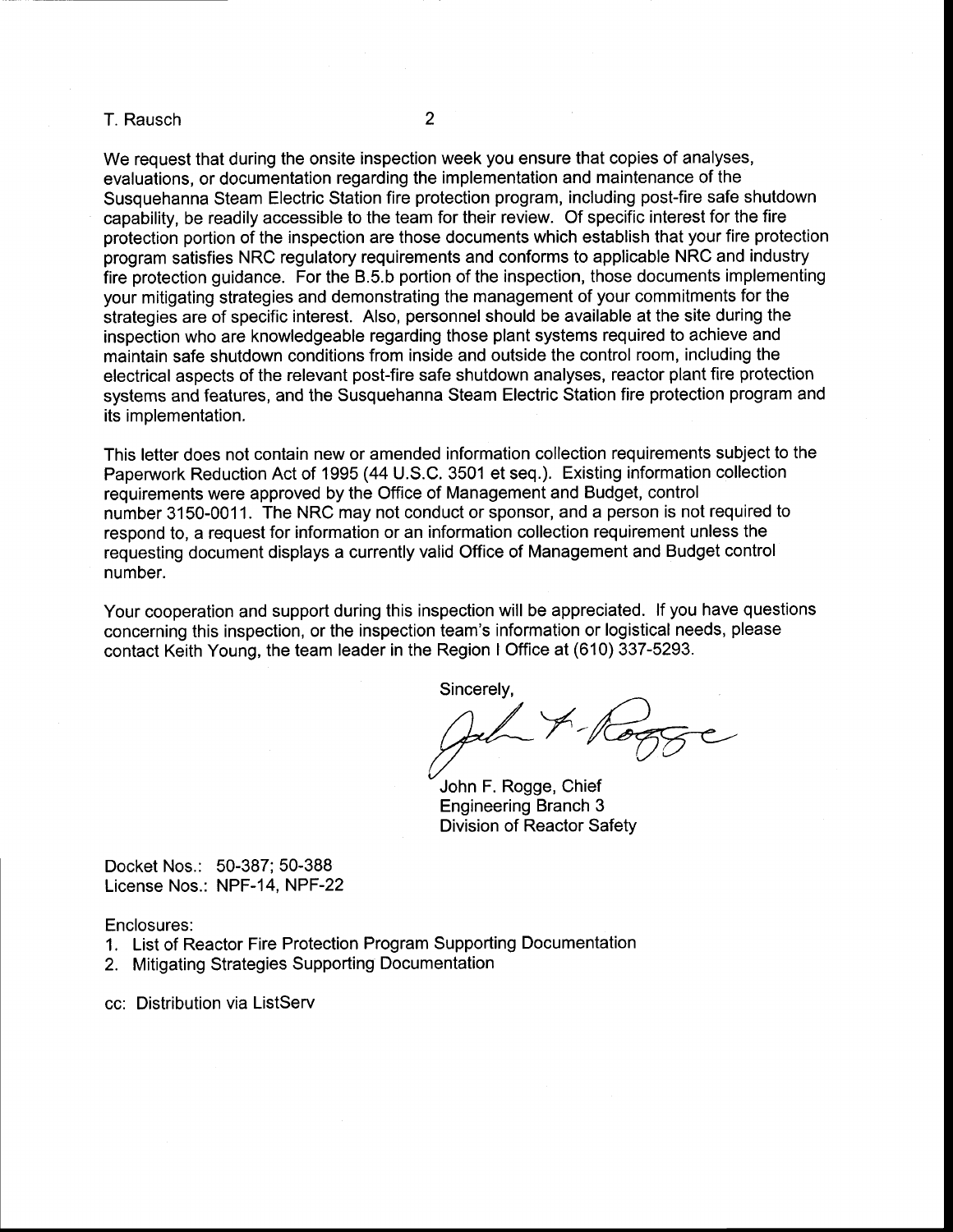#### T. Rausch <sup>2</sup>

We request that during the onsite inspection week you ensure that copies of analyses, evaluations, or documentation regarding the implementation and maintenance of the Susquehanna Steam Electric Station fire protection program, including post-fire safe shutdown capability, be readily accessible to the team for their review. Of specific interest for the fire protection portion of the inspection are those documents which establish that your fire protection program satisfies NRC regulatory requirements and conforms to applicable NRC and industry fire protection guidance. For the 8.5.b portion of the inspection, those documents implementing your mitigating strategies and demonstrating the management of your commitments for the strategies are of specific interest. Also, personnel should be available at the site during the inspection who are knowledgeable regarding those plant systems required to achieve and maintain safe shutdown conditions from inside and outside the control room, including the electrical aspects of the relevant post-fire safe shutdown analyses, reactor plant fire protection systems and features, and the Susquehanna Steam Electric Station fire protection program and its implementation.

This letter does not contain new or amended information collection requirements subject to the Papenvork Reduction Act of 1995 (44 U.S.C. 3501 et seq.). Existing information collection requirements were approved by the Office of Management and Budget, control number 3150-0011. The NRC may not conduct or sponsor, and a person is not required to respond to, a request for information or an information collection requirement unless the requesting document displays a currently valid Office of Management and Budget control number.

Your cooperation and support during this inspection will be appreciated. lf you have questions concerning this inspection, or the inspection team's information or logistical needs, please contact Keith Young, the team leader in the Region I Office at (610) 337-5293.

> Sincerely, /RA/ John F. Rogge, Chief Engineering Branch 3 Division of Reactor Safety

Docket Nos.: 50-387; 50-388 License Nos.: NPF-14, NPF-22 Enclosures:

1. List of Reactor Fire Protection Program Supporting Documentation

2. Mitigating Strategies Supporting Documentation

cc: Distribution via ListServ

| Distribution w/encl: | (via e-mail)         |
|----------------------|----------------------|
| W. Dean, RA          | (R1ORAMAIL Resource) |
| D. Lew. DRA          | (R1ORAMAIL Resource) |
| D. Roberts, DRP      | (R1DRPMAIL Resource) |
| J. Clifford, DRP     | (R1DRPMAIL Resource) |
| P. Wilson, DRS       | (R1DRSMail Resource) |
| S. Weerakkody        | (R1DRSMailResource)  |

P. Krohn, DRP A. Rosebrook, DRP E. Torres, DRP S. Ibarrola, DRP P. Finney, DRP, SRI<br>J. Greives, DRP, RI S. Farrell, DRP, OA J.Trapp, Rl OEDO D. Bearde, DRS RidsNrrPMSusquehanna Resource RidsNrrDorlLpl 1 -1 Resource ROPreoorts Resource

SUNSI Review Complete: \_\_ifr\_\_\_\_\_\_\_\_(Reviewer's Initials)<br>DOCUMENT NAME: G:\DRS\Engineering Branch 3\Young\SUSQ FP 90 Day Letter - 2011.doc DOCUMENT NAME: G:\DRS\Engineering Branch 3\Young\SUSQ FP 90 Day Letter - 2011.doc ML110740422<br>After declaring this document "An Official Agency Record" it will be released to the Public. To receive a copy of this document,

| <b>OFFICE</b> | <b>RI/DRS</b> | <b>RI/DRS</b> |  |  |
|---------------|---------------|---------------|--|--|
| <b>NAME</b>   | KAYoung/kay   | JFRogge/jfr   |  |  |
| <b>I</b> DATE | 3/14/2011     | 3/14/2011     |  |  |

OFFICIAL RECORD COPY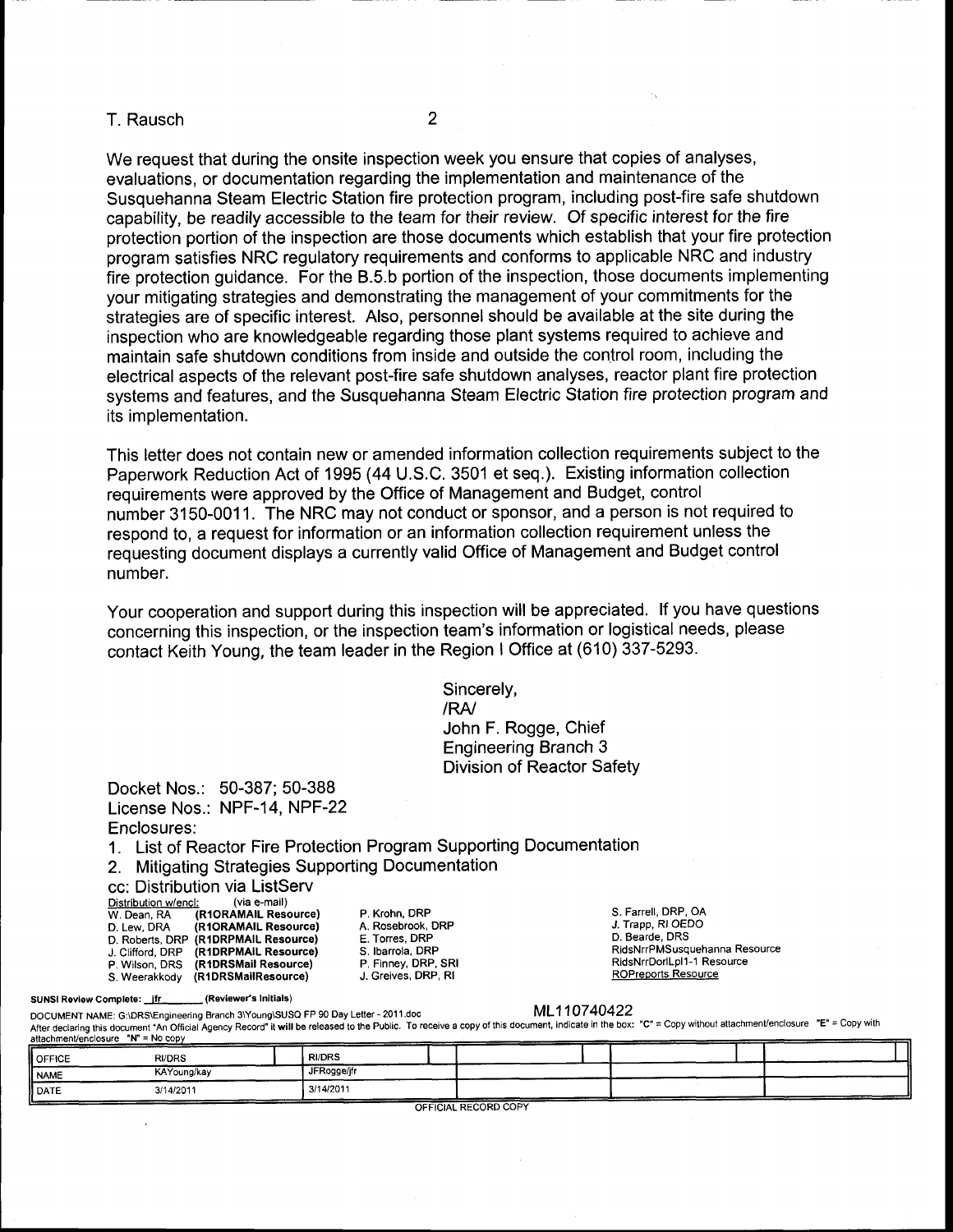## ENCLOSURE <sup>1</sup>

## Reactor Fire Protection Program Supporting Documentation

[Note: This is a broad list of the documents the NRC inspection team may be interested in reviewing, and possibly obtaining, during the information gathering site visit.l

- 1. The current version of the Fire Protection Program and Fire Hazards Analysis.
- 2. Electronic copy of current versions of the Updated Final Safety Analysis Report (FSAR), Technical Specifications, Technical Requirements Manual, and Operating License.
- 3. The reactor plant's IPEEE, results of any post-IEEE reviews, and listings of actions taken/plant modifications conducted in response to IEEE information.
- Listing of plant fire protection licensing basis documents. 4.
- SERs which form the licensing basis for the reactor plant's post-fire safe shutdown configuration. 5.
- A list of applicable codes and standards related to the design of plant fire protection features and evaluations of code deviations. 6.
- A listing of plant deviations from code commitments. 7.
- A list of fire protection and post-fire safe shutdown related design change packages completed in the last three years (including their associated 10 CFR 50.59 evaluations).  $8<sub>1</sub>$
- A list of all Generic Letter 86-10 evaluations. 9.
- Post-fire safe shutdown systems and separation analysis. 10.
- Post-fire alternative shutdown analysis. 11.
- Piping and instrumentation (flow) diagrams showing the systems and components used to achieve and maintain hot standby and cold shutdown for fires outside the control room and those components used for those areas requiring alternative shutdown capability. 12.
- Copies of AC and DC electrical system one line diagrams. (From offsite power grid connections down to the 120 volt level) 13.
- Plant layout drawings which identify the physical plant locations of hot standby and cold shutdown equipment. 14.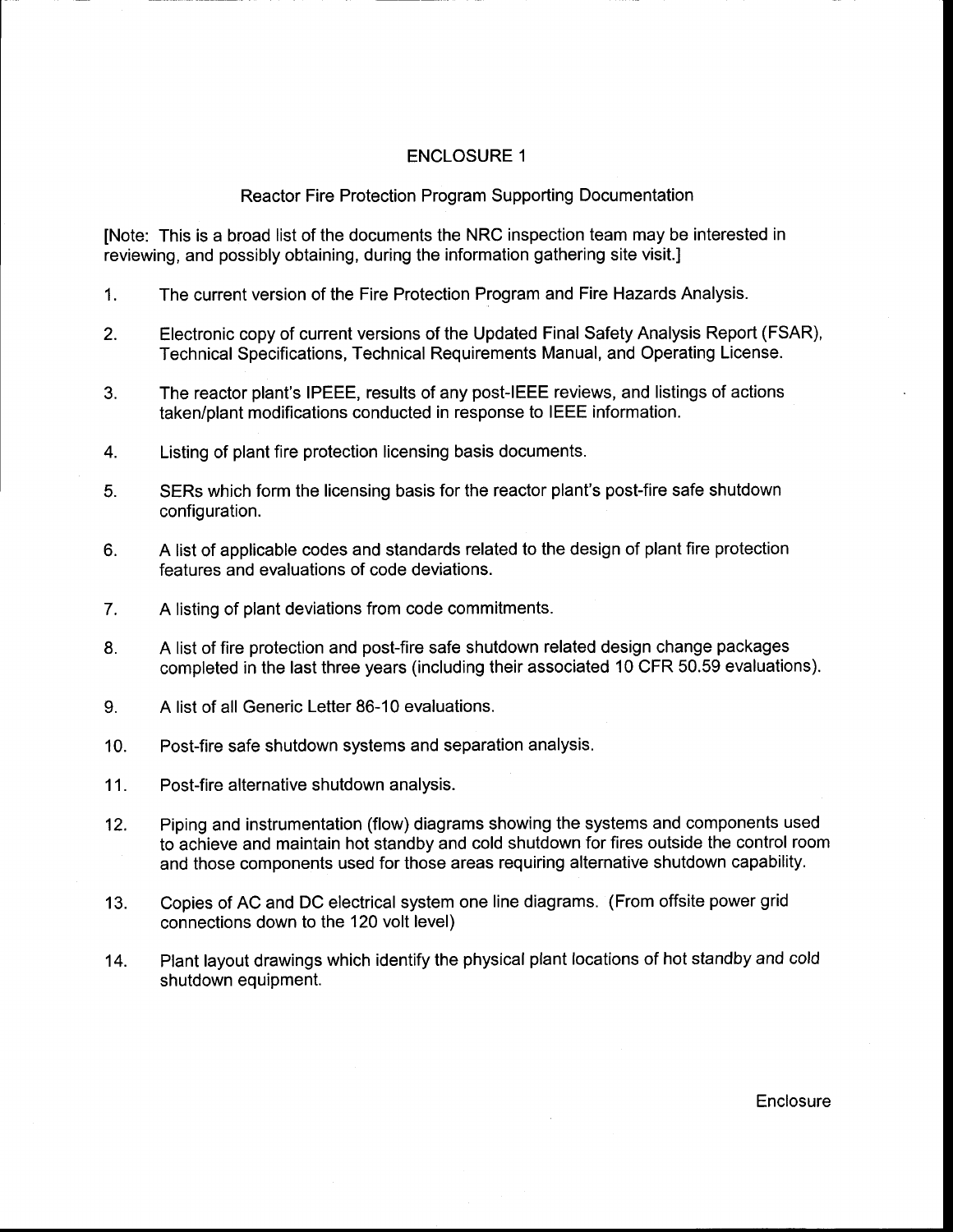- 15. Plant layout drawings which identify plant fire area delineation, areas protected by automatic fire suppression and detection, and the locations of fire protection equipment.
- Plant layout drawings which identify the location of post-fire emergency lighting units. 16.
- Current versions of the fire protection program implementing procedures (e.9., administrative controls, surveillance testing, and fire brigade.) 17.
- Procedures/instructions that control the configuration of the reactor plant's fire protection program, features and post-fire safe shutdown methodology, and system design. 18.
- Maintenance procedures which routinely verify fuse and circuit breaker coordination in accordance with the post-fire safe shutdown coordination analysis. 19.
- Plant operating procedures which would be used for shutdown from the control room with a postulated fire, and procedures which would be used to implement alternative shutdown capability. 20.
- Fire brigade training program. 21.
- Lesson plans, job performance measures, and related training information for licensed and non-licensed operators for post-fire safe shutdown (including alternative shutdown). 22.
- Copy of two most recently completed fire pump pressure and flow tests and two most recent fire loop flow testis. 23.
- Organization charts of site personnel down to the level of fire protection staff personnel. 24.
- The three most recent fire protection QA audits and/or fire protection self-assessments. 25.
- Recent (last 12 months) QA surveillances of fire protection activities. 26.
- A listing of open fire protection and fire safe shutdown related condition reports and a listing of fire protection and fire safe shutdown condition reports closed in the past three years. 27.
- lmpairment Log for fire protection features that are out of service 28.
- Fire protection system health reports (last two). 29.
- Corrective action closeouts as part of operator manual actions corrective actions. 30.
- List of identified fire induced circuit failures configurations. 31.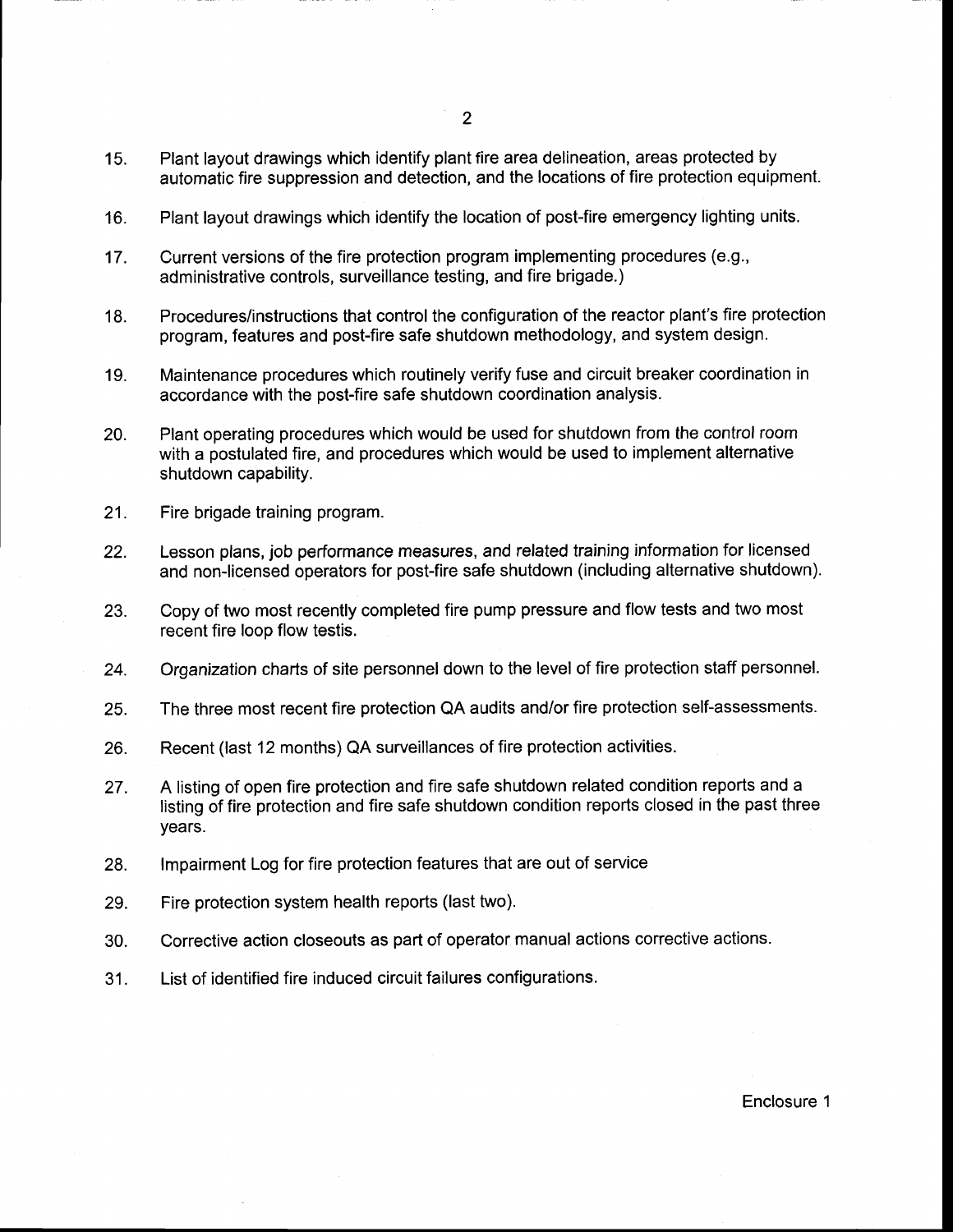- $32.$ Cable routing for components and equipment credited for safe shutdown for selected fire areas.
- 33. List of protected safe shutdown train equipment for selected fire areas.
- 34. Corrective actions for fire induced circuit failures, both single and multiple spurious actuations.